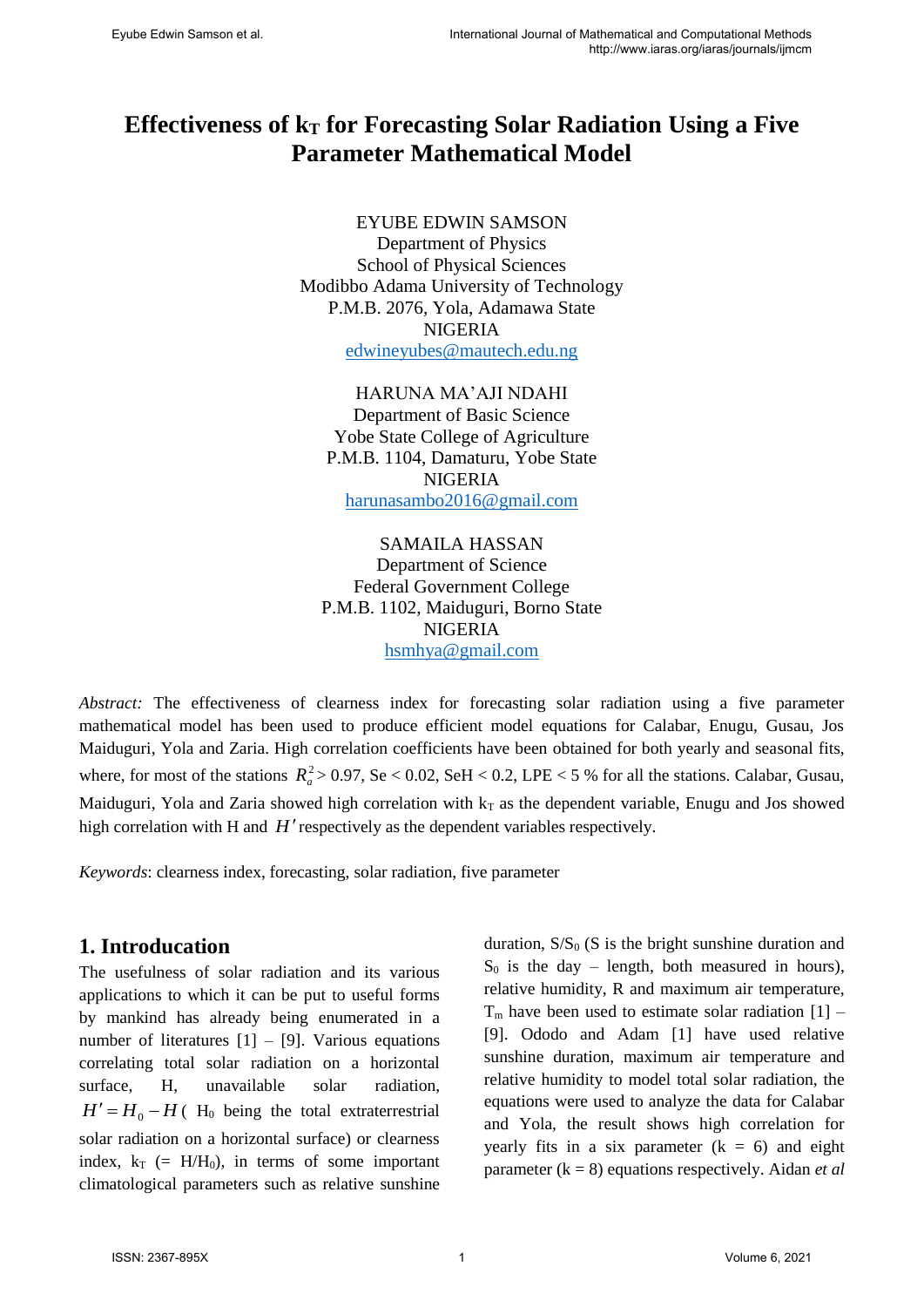[5] have used relative sunshine duration, relative humidity and cloud cover to model  $k_T$  or  $H'$  in a five parameter model equation, the equations where applied to seven (7) stations (Bauchi, Jos, Kano, Maiduguri, Nguru, Potiskum and Yola) the results show high correlation for majority of the stations when  $H'$  is used as the dependent variable. In this paper, we have used relative sunshine duration, maximum air temperature and relative humidity in a proposed five parameter model equation which utilizes  $k_T$ , H or  $H'$  as the dependent variable to model available data for seven (7) meteorological stations in Nigeria, the stations are Calabar, Enugu, Gusau, Jos, Maiduguri, Yola and Zaria, results obtained will be compared with existing results where available.

# **2 The Model Equations**

In the present work, we have proposed equations of<br>the following format to analyze available data:<br> $k_T = \alpha_{000} + \alpha_{100} (S/S_0) + \alpha_{010} T_m + \alpha_{102} (S/S_0) R^2$  1.9

the following format to analyze available data:  
\n
$$
k_T = \alpha_{000} + \alpha_{100} (S/S_0) + \alpha_{010} T_m + \alpha_{102} (S/S_0) R^2
$$
\n
$$
+ \alpha_{462} (S/S_0)^4 T_m^6 R^2
$$
\n(1)

(1)  
\n
$$
H = \alpha_{000} + \alpha_{100} (S/S_0) + \alpha_{010} T_m + \alpha_{102} (S/S_0) R^2
$$
\n
$$
+ \alpha_{462} (S/S_0)^4 T_m^6 R^2
$$
\n(2)  
\n(3)  
\n(4.2)  
\n4.2  
\nRes  
\nfirst  
\n(1)  
\n(1)  
\n(2)

and

and  
\n
$$
H' = \alpha_{000} + \alpha_{100} (S/S_0) + \alpha_{010} T_m + \alpha_{102} (S/S_0) R^2
$$
\n
$$
+ \alpha_{462} (S/S_0)^4 T_m^6 R^2
$$
\n(3)

where the  $\alpha_{ijk}$  (i,j,k = 0,1 2, 3, 4, 5, 6) are constant coefficients, for brevity, we have adopted some of the notations used by [1].  $k_T = H/H_0$  and  $H' = H_0 - H$  Equations (1) – (3) are derivable from the general form proposed by [8]

$$
X = \sum_{i,j,k=0}^{6} \alpha_{ijk} (S/S_0)^i T_m^j R^k
$$
\n(4)

where X assumes any of the forms  $k_T$ , H or H'

# **3 Data and analysis**

The data for the seven (7) stations (Calabar, Enugu, Gusau, Jos, Maiduguri, Yola and Zaria) have been tabulated elsewhere  $[1]$ ,  $[7] - [9]$ . Multiple linear regression was carried out on equations  $(1) - (3)$  for both yearly and seasonal variations, the seasonal variations considered were the dry season (November – April) and the wet season (May - October). The goodness-of-fit indices used are the adjusted coefficient of determination ( $R_a^2$ ), standard error Se or SeH as appropriate, largest percentage error (LPE), Absolute Average Percentage Error (AAPE) and the residual sum of squares  $(\Delta)$ .

# **4 Results and Discussion**

Tables  $1 - 7$  for parameters of regression analysis are shown in the appendix

### **4.1 Calabar (4.9757<sup>0</sup> N, 8.3417<sup>0</sup> E)**

The parameters of regression analysis are shown in Table 1. From the Table, it is obvious that yearly fit with  $R_a^2 = 0.9952$ , Se = 0.0044,  $\Delta = 0.0001$ , LPE = 1.9 % and  $AAPE = 0.7$  % is quite satisfactory, thus, one does not need to consider seasonal fits.

### **4.2 Enugu (6.4584<sup>0</sup> N, 7.5464<sup>0</sup> E)**

Regression parameters for both yearly and seasonal fits are shown in Table 2, equation (2) gives the best model equation, however, the values of  $SeH =$ 0.2643,  $\Delta$  = 0.4889 are relatively large. If we consider seasonal fits, equation (1) gives best model equation for the two seasons and also,  $\Delta \approx 0$ , LPE  $\leq 0.3$  % and AAPE $\leq 0.2$  %, thus, seasonal fits are quite satisfactory

### **4.3 Gusau (12.1628<sup>0</sup> N, 6.6745<sup>0</sup> E)**

The results of regression analysis for both yearly and seasonal fits are shown in Table 3, for the yearly variation, model equation (1) gives a satisfactory result with  $R_a^2 = 0.977$ , Se = 0.012, LPE  $= 3.9$  % and AAPE  $= 1.4$  %. For the seasonal variation equations (1) and (3) gives best model equations for the dry and the wet seasons respectively,  $R_a^2 \ge 0.8381$  for the two seasons.

# **4.4 Jos (9.8965<sup>0</sup> N, 8.8583<sup>0</sup> E)**

The data in Table 4 is the result of regression analysis, where, for yearly fit equation (2) with  $R_a^2$  $= 0.9991$ , SeH  $= 0.132$ ,  $\Delta = 0.122$ , LPE  $= 1.3$  % and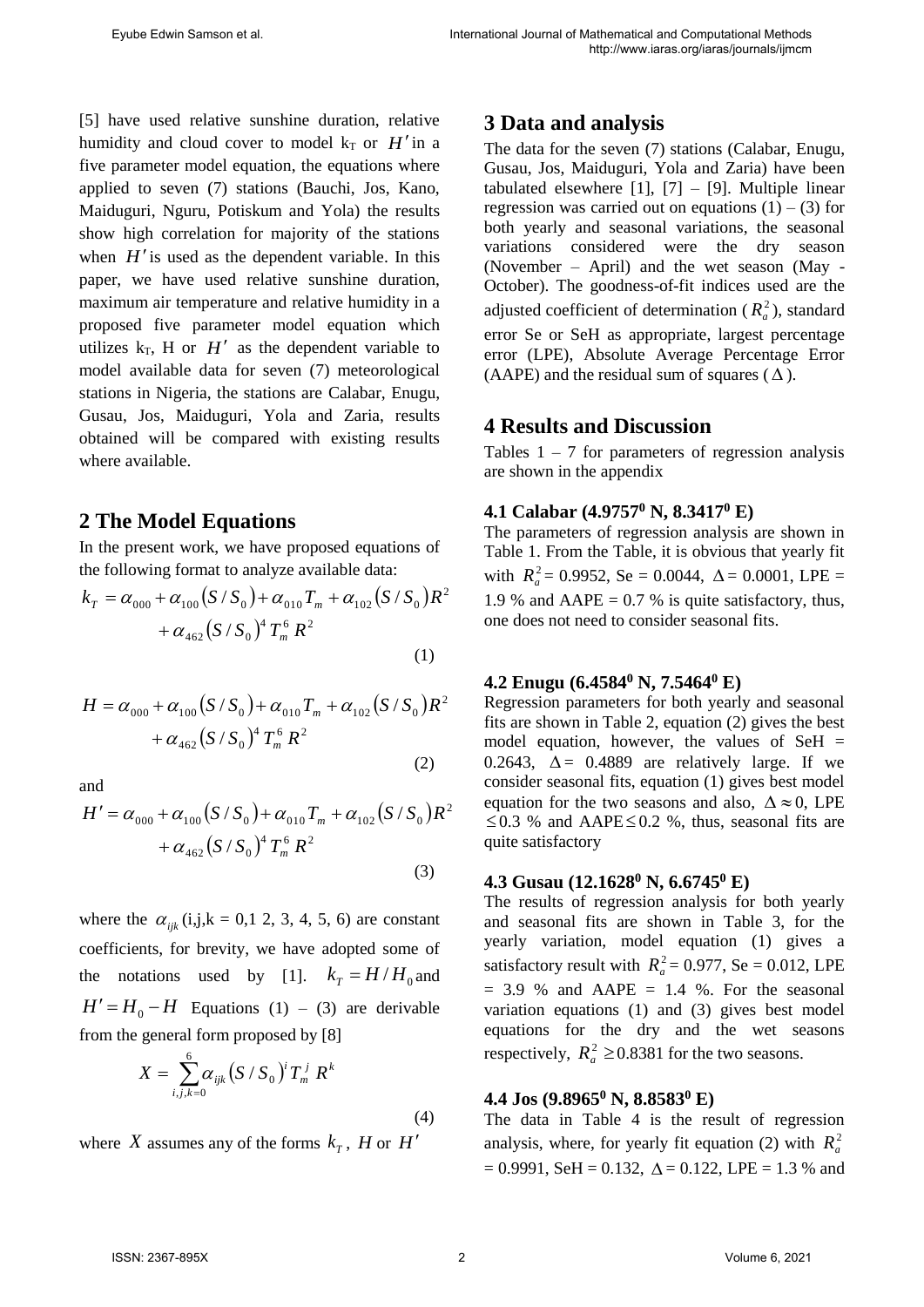$AAPE = 0.5\%$  gives a satisfactory result, this is an improvement over the values obtained [5] which had  $R_a^2 = 0.9965$  (corresponding to  $R_d^2 = 0.9978$ ), SeH =  $0.275$ , LPE =  $2.8$  % and AAPE =  $0.9$  %. For the seasonal variation, equations (1) and (3) gives a near perfect fit for the data for which  $R_a^2 \ge 0.9999$ ,  $\Delta \approx 0$ , LPE  $\leq 0.1\%$  and AAPE  $\approx 0\%$  for the two seasons, therefore, seasonal fits are satisfactory.

#### **4.5 Maiduguri (11.8311<sup>0</sup> N, 13.1510<sup>0</sup> E)**

Table5 shows the parameters of regression analysis for the yearly and seasonal fits, model equation (1) with  $R_a^2 = 0.9089$ , LPE = 4.4 % and AAPE = 1.3 % gives the best fit for the yearly variation. The result of seasonal variation shows that equation (1) gives best fit for the two seasons with  $R_a^2 \ge 0.9997$ , LPE  $\leq$  0.1%, AAPE  $\approx$  0% for the two seasons, Se = 0.0001 for the dry season and 0.0011 for the wet season, clearly, seasonal variation gives a quite satisfactory fit for the data.

#### **4.6 Yola (9.2035<sup>0</sup> N, 12.4954<sup>0</sup> E)**

Table 6 shows the regression parameters and goodness of fit indices for this station, as can be seen, equation (1) with  $R_a^2 = 0.9834$ , Se = 0.0096, LPE =  $3.2$  % and AAPE =  $1.2$  % gives a quite satisfactory fit for the yearly variation. The corresponding result obtained by [5] had  $R_a^2$  = 0.9530  $(R_d^2$  =0.9701 for the same dependent variable), SeH =  $0.578$  and LPE =  $5.5$ %, obviously, our proposed formula gives a better model. For the seasonal fits,  $R_a^2 = 0.9636$  for dry season and 0.9213 for wet season, LPE  $\leq$  1.9 %, AAPE  $\leq$  1.1 %, where equations (1) and (2) gives the best model equations for the dry and the wet seasons.

#### **4.7 Zaria (11.0855<sup>0</sup> N, 7.7199<sup>0</sup> E)**

The entries in Table 7 are the regression parameters for both yearly and seasonal fits, equation (1) gives satisfactory fit for the yearly data, where  $R_a^2$  = 0.9191, Se = 0.0187, LPE = 4.3 % and AAPE = 2.2 %, thus, there is no need for seasonal fits, but a consideration of the seasonal fit indicates that equation (1) gives best fit, this is a confirmation of the applicability of equation (1) to the data for Zaria'

### **4.8 Plot of Observed and Best Fit Model Equations**

Fig.1 (a) – (g) (shown in the appendix) shows the plots of yearly observed clearness index, daily total solar radiation (as appropriate) and best fit equation of each station versus months of the year for the seven stations, each plot shows a near perfect fit between the observed and fitted solar radition.

# **5. Conclusion**

In this communication, we have demonstrated the effectiveness of  $k_T$  using a five parameter model equation applied to seven meteorological stations in Nigeria, for the yearly variation; Calabar, Gusau, Maiduguri, Yola and Zaria showed high correlation with  $k_T$  as the dependent variable, where,  $R_a^2 > 0.9$ , Se  $< 0.02$ , LPE  $< 5$  %. Enugu and Jos showed high correlation with  $H$  and  $H'$  as the dependent variable with  $R_a^2 = 0.9739$ , SeH = 0.2643 and LPE  $= 2.3$  % for Enugu and  $R_a^2 = 0.9991$ , SeH  $= 0.2045$ and LPE  $= 0.1$  % for Jos respectively. For seasonal variation, all of the stations showed high correlation with  $k_T$  as the dependent variable in at least one of the two seasons.

#### *References*

- [1] Ododo J.C. & Usman A. (1996).Correlation of Total Solar Radiation with Common Meteorological Parameters for Yola and Calabar *Energy Convers. Mgmt*, *.37*(5), 521 - 530
- [2] Ododo J.C., Agbakwuru. J.A. & Ogbu F.A. (1995). Correlation of Solar Radiation with Cloud Cover and Relative Sunshine Duration. *Energy Convers. Mgmt*, *.37*(10), 1555-1559
- [3] Ojosu J.O. (1990). A Correlation of Global Solar Radiation with Cloud Cover and Sunshine Hours. *Nigerian Journal of Solar Energy, 9*, 133-142
- [4] Fagbenle R.O. (1990). Estimation of Total Radiation in Nigeria Using Meteorological data. *Nigerian Journal of Renewable Energy, 1*, 1 – 10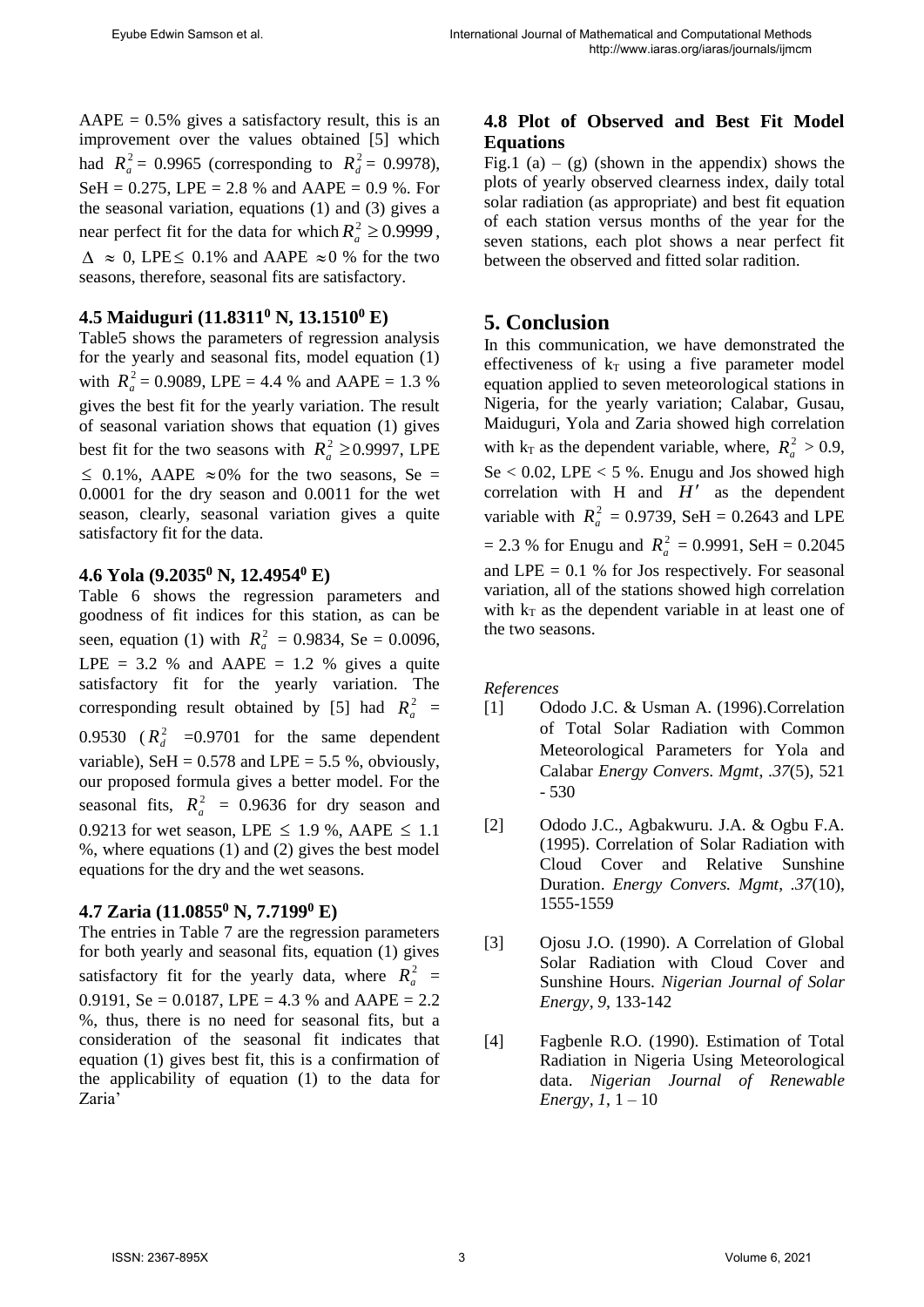- [5] Aidan J., Yadima A., Ododo J.C. (2005). Modelling Unavailable Solar Radiation Using Some Climatological Parameters. *Nigerian Journal of Solar Energy*, *15*, 118- 126.
- [6] Ododo J.C., Sulaiman A.T., Aidan J., Yuguda M.M. & Ogbu F. A. (1995). The Importance of Maximum Air Temperature in the Parameterization of Solar Radiation in Nigeria. *Journal of Renewable Energy 6(7),* 751-763
- [7] Ododo J.C. & Sulaiman A.T. (1994, May). Angstrom's Regression Coefficients for Nigerian Stations. Paper presented at the 2nd OAU/STRC Symposium on New, Renewable and Solar Energies Organized in Collaboration with UNESCO/ROSTA, Bamako, Mali
- [8] Ododo J.C. (1994, May). New Model Equations for the Prediction of Solar Radiation in Nigeria. Paper presented at the 2nd OAU/STRC Symposium on New, Renewable and Solar Energies Organized in Collaboration with UNESCO/ROSTA, Bamako, Mali
- [9] Ododo J.C., Sulaiman A.T., Aidan J. & Ogbu F.A (1994, May). Modelling of Solar Radiation in North-Eastern Nigeria. Paper presented at the 2nd OAU/STRC Symposium on New, Renewable and Solar Energies Organized in Collaboration with UNESCO/ROSTA, Bamako, Mali.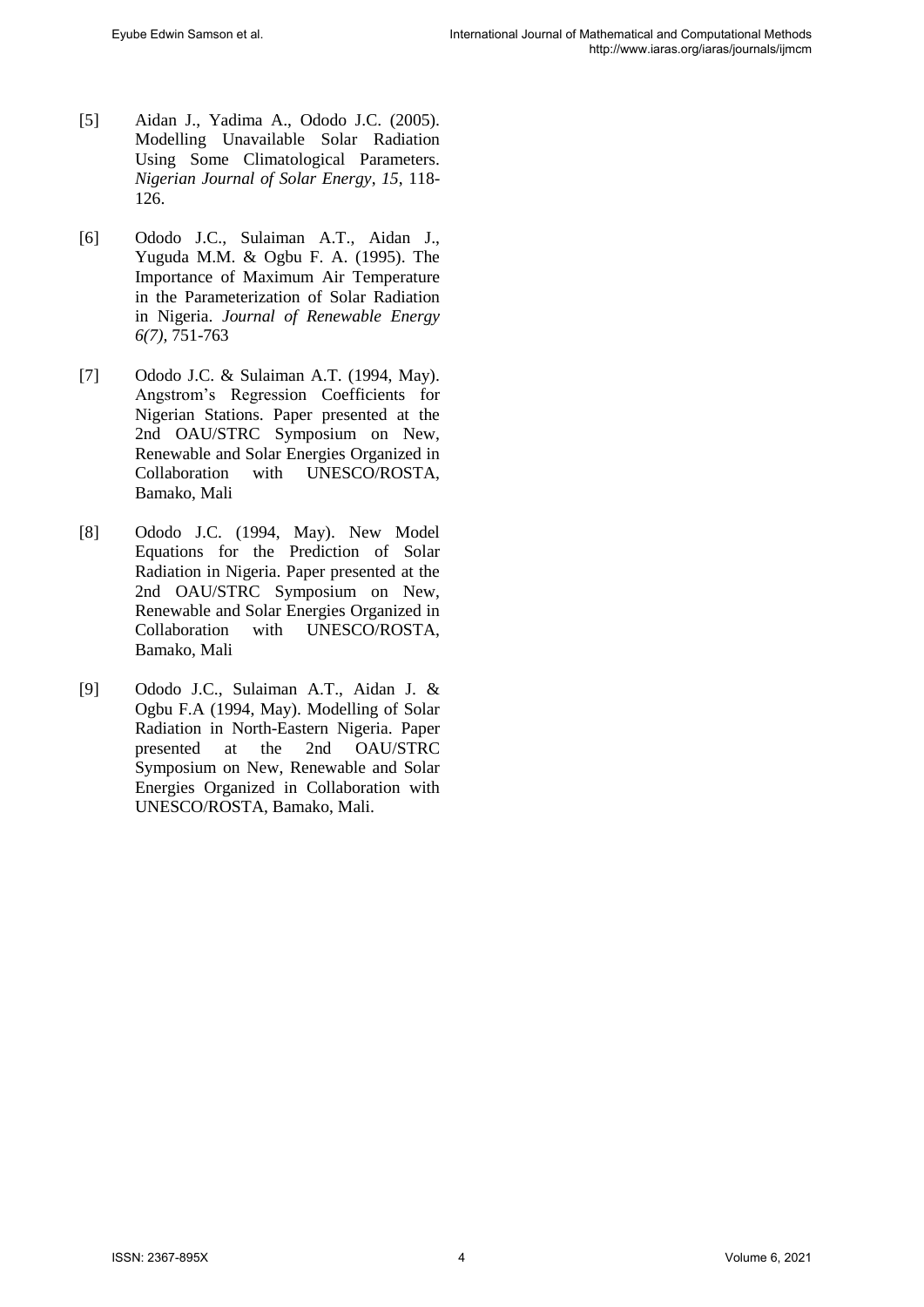## **APPENDIX**

# **Table 1. Regression parameters and goodness-of-fit indices for Calabar**

|       | $\alpha_{000}$                | $\alpha_{100}$ | $\alpha_{010}$ | $\alpha_{102}$ | $\alpha_{462}/10^{-9}$ | $R_a^2$   | Se     | <b>SeH</b> | Δ      | $LPE(\%)$ | $AAPE$ (%) |
|-------|-------------------------------|----------------|----------------|----------------|------------------------|-----------|--------|------------|--------|-----------|------------|
|       | yearly variation              |                |                |                |                        |           |        |            |        |           |            |
| $k_T$ | $-0.1114$                     | 0.4363         | 0.0113         | 0.2352         | $-19.1984$             | 0.9952    | 0.0044 |            | 0.0001 | 1.9       | 0.7        |
| H     |                               |                |                |                |                        |           |        |            |        |           |            |
|       | 20.6094                       | $-8.8525$      | 1.0298         | 33.9869        | $-381.7668$            | 0.9800    |        | 0.2986     | 0.6243 | 2.6       | 1.4        |
| H'    |                               |                |                |                |                        |           |        |            |        |           |            |
|       | 17.9446                       | 48.8877        | 0.4231         | 25.0595        | 1294.6376              | 0.9822    |        | 0.3484     | 0.8495 | 2.0       | 1.1        |
|       | dry season (November – April) |                |                |                |                        |           |        |            |        |           |            |
| $k_T$ |                               |                |                |                |                        |           |        |            |        |           |            |
|       | 0.9164                        | -0.3454        | 0.0114         | $-0.3273$      | 70.0542                | 0.5691    | 0.0072 |            | 0.0001 | 1.1       | 0.6        |
| H     |                               |                |                |                |                        |           |        |            |        |           |            |
|       | 26.8212                       | 3.6996         | 1.1371         | 31.4963        | $-1586.1207$           | $-0.4191$ |        | 0.6065     | 0.3678 | 2.5       | 1.4        |
| H'    |                               |                |                |                |                        |           |        |            |        |           |            |
|       | 54.4734                       | 18.5982        | 1.9687         | 56.5878        | $-6086.9466$           | 0.9621    |        | 0.2332     | 0.0544 | 0.7       | 0.4        |
|       | wet season $(May - October)$  |                |                |                |                        |           |        |            |        |           |            |
| $k_T$ | $-0.4584$                     | $-1.0805$      | 0.0236         | 2.2867         | 49.1187                | 0.9985    | 0.0023 |            | 0.0000 | 0.5       | 0.2        |
| H     |                               |                |                |                |                        |           |        |            |        |           |            |
|       | 39.4331                       | 32.6989        | 1.7573         | 52.5946        | 964.9774               | 0.9981    |        | 0.0904     | 0.0082 | 0.6       | 0.3        |
| H'    |                               |                |                |                |                        |           |        |            |        |           |            |
|       | 5.3758                        | 39.9694        | 1.0043         | 124.0946       | $-2870.9468$           | 0.9921    |        | 0.2011     | 0.0404 | 0.6       | 0.3        |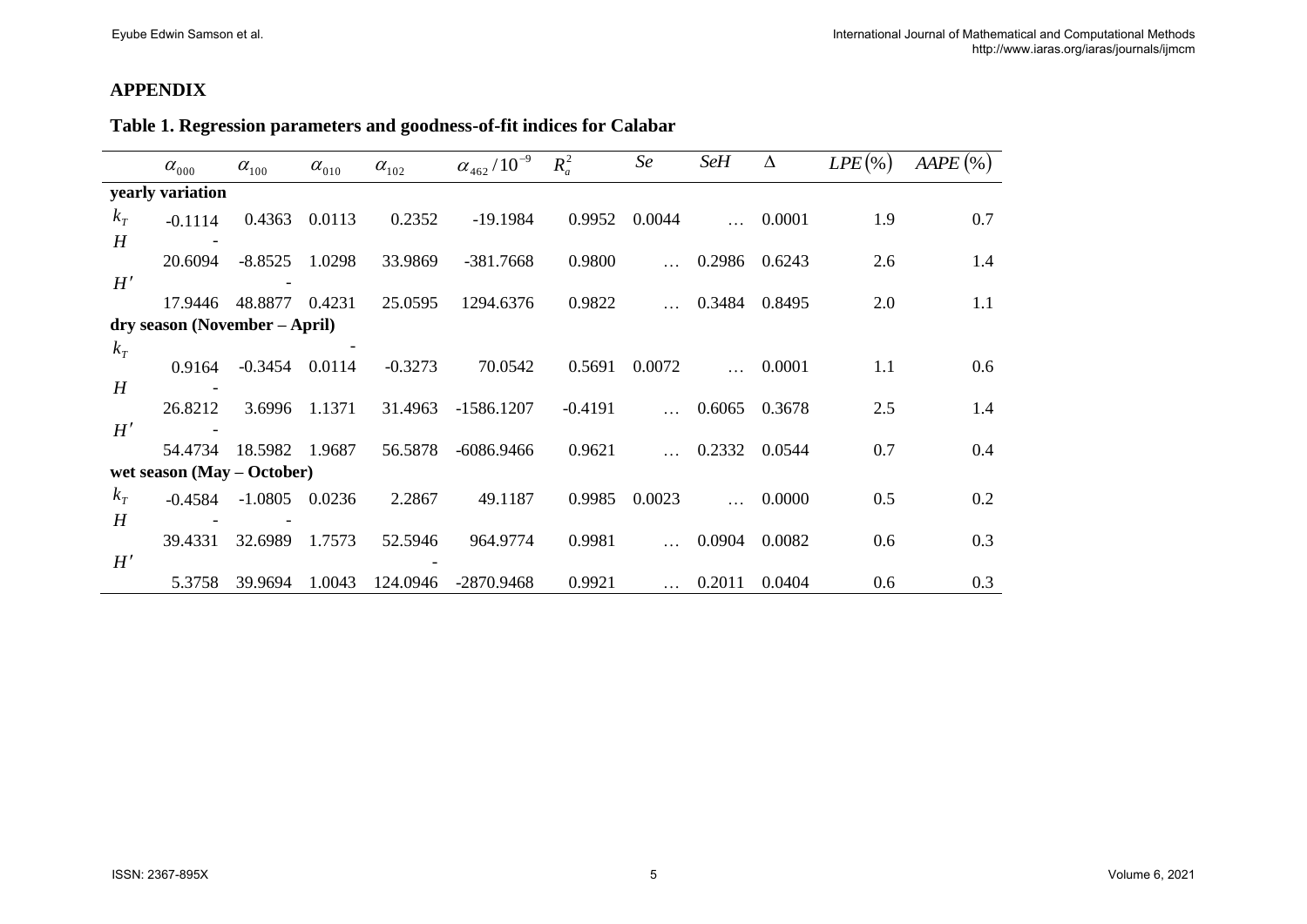| Table 2. Regression parameters and goodness-of-fit indices for Enugu |  |
|----------------------------------------------------------------------|--|
|----------------------------------------------------------------------|--|

|       | $\alpha_{000}$   | $\alpha_{\scriptscriptstyle 100}^{}$ | $\alpha_{010}$ | $\alpha_{102}$ | $\alpha_{\scriptscriptstyle 462}$ / $10^{-9}$ | $R_a^2$ | Se     | <b>SeH</b> | Δ      | $LPE(\% )$ | $AAPE$ (%) |
|-------|------------------|--------------------------------------|----------------|----------------|-----------------------------------------------|---------|--------|------------|--------|------------|------------|
|       | yearly variation |                                      |                |                |                                               |         |        |            |        |            |            |
| $k_T$ | 0.1137           | 0.4205                               | 0.0042         | 0.0428         | 1.6755                                        | 0.9753  | 0.0085 |            | 0.0005 | 2.8        | 1.2        |
| H     |                  |                                      |                |                |                                               |         |        |            |        |            |            |
|       | 11.7200          | 0.8855                               | 0.7560         | 14.1168        | 94.8363                                       | 0.9739  |        | 0.2643     | 0.4889 | 2.3        | 1.1        |
| H'    | 16.4094          | $-31.0623$                           | 0.4625         | 10.9311        | 68.7102                                       | 0.9681  |        | 0.4420     | 1.3673 | 3.0        | 1.6        |
|       |                  | dry season (November – April)        |                |                |                                               |         |        |            |        |            |            |
| $k_T$ |                  |                                      |                |                |                                               |         |        |            |        |            |            |
|       | 0.8354           | $-0.1748$                            | 0.0080         | $-0.5823$      | 31.9537                                       | 0.9943  | 0.0021 |            | 0.0000 | 0.3        | 0.2        |
| H     |                  |                                      |                |                |                                               |         |        |            |        |            |            |
|       | 15.0414          | 0.8691                               | 0.8563         | 11.1315        | 233.2250                                      | 0.9829  |        | 0.1003     | 0.0101 | 0.4        | 0.2        |
| H'    |                  |                                      |                |                |                                               |         |        |            |        |            |            |
|       | 47.2926          | 17.9174                              | 1.5966         | 58.2400        | $-2232.8132$                                  | 0.9955  |        | 0.1230     | 0.0151 | 0.4        | 0.3        |
|       |                  | wet season $(May - October)$         |                |                |                                               |         |        |            |        |            |            |
| $k_T$ |                  |                                      |                |                |                                               |         |        |            |        |            |            |
|       | 2.1385           | -7.3986                              | 0.0548         | 9.9834         | 269.8688                                      | 0.9999  | 0.0005 |            | 0.0000 | 0.1        | 0.0        |
| H     |                  |                                      |                |                |                                               |         |        |            |        |            |            |
|       | 57.0853          | 271.4686                             | 1.1951         | 353.8920       | 9596.2975                                     | 0.9797  |        | 0.2116     | 0.0448 | 1.2        | 0.4        |
| H'    |                  |                                      |                |                |                                               |         |        |            |        |            |            |
|       | 65.1664          | 243.4776                             | 2.9521         | 346.8665       | -9366.5764                                    | 0.9612  |        | 0.3274     | 0.1072 | 1.1        | 0.4        |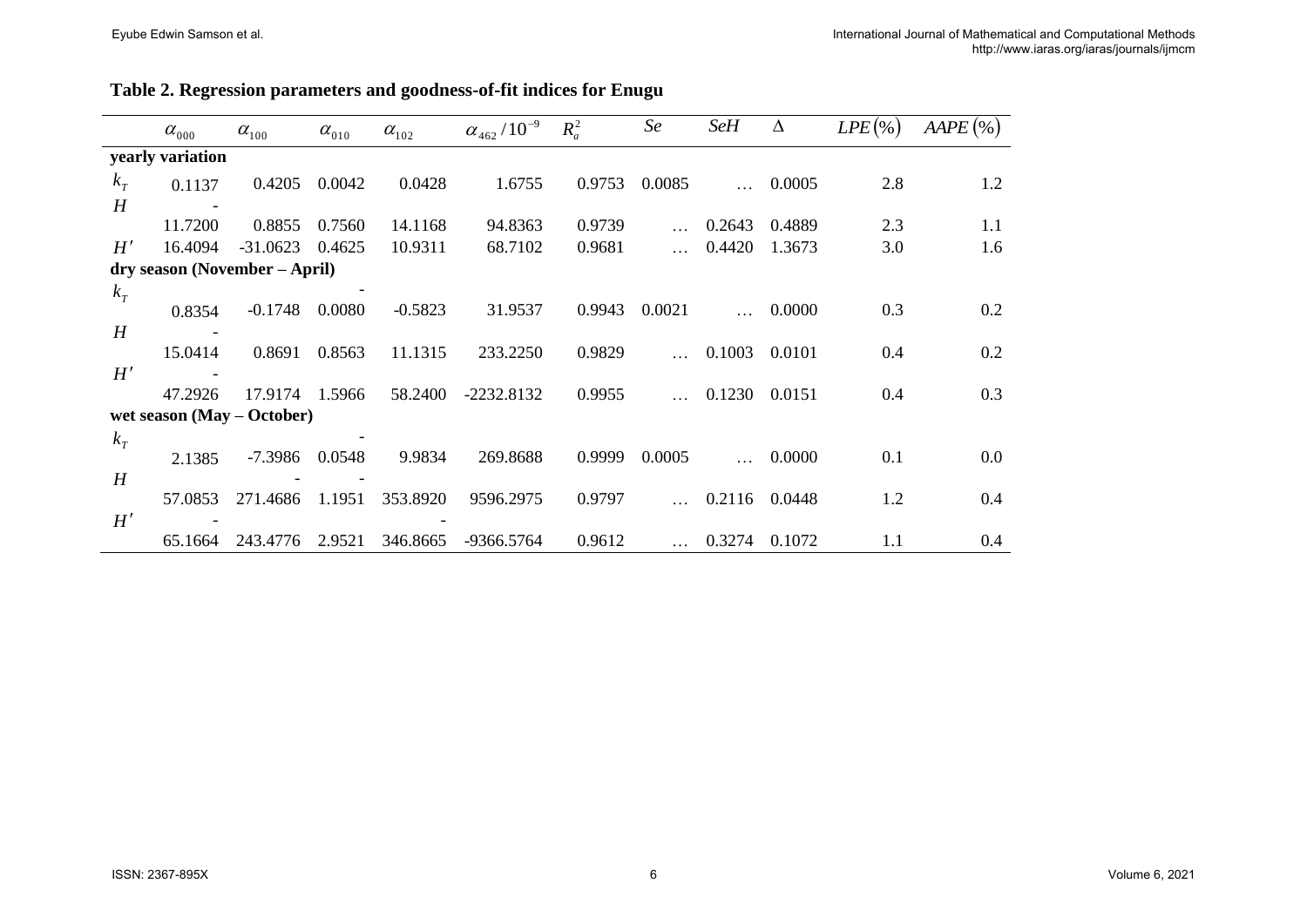|  | Table 3. Regression parameters and goodness-of-fit indices for Gusau |
|--|----------------------------------------------------------------------|
|--|----------------------------------------------------------------------|

|              | $\alpha_{000}$                | $\alpha_{100}$ | $\alpha_{\scriptscriptstyle 010}^{}$ | $\alpha_{102}$ | $\alpha_{462}/10^{-9}$ | $R_a^2$ | Se     | <b>SeH</b> | Δ             | $LPE$ (%) | $AAPE$ (%) |
|--------------|-------------------------------|----------------|--------------------------------------|----------------|------------------------|---------|--------|------------|---------------|-----------|------------|
|              | yearly variation              |                |                                      |                |                        |         |        |            |               |           |            |
| $k_T$        | 0.2788                        | 0.3621         | 0.0044                               | $-0.4603$      | 4.7426                 | 0.9770  | 0.0120 |            | 0.0010        | 3.9       | 1.4        |
| H            | $-8.3453$                     | 9.6253         | 0.6601                               | 2.5153         | $-100.9353$            | 0.8506  |        | 0.7601     | 4.0446        | 5.6       | 2.7        |
| H'           |                               |                |                                      |                |                        |         |        |            |               |           |            |
|              | 12.1067                       | 12.5322        | 0.1882                               | 30.5386        | -444.6816              | 0.9521  |        | 0.8256     | 4.7711        | 9.7       | 4.1        |
|              | dry season (November – April) |                |                                      |                |                        |         |        |            |               |           |            |
| $k_T$        | $-0.4428$                     | 0.8319         | 0.0165                               | 3.7971         | -84.3448               | 0.8381  | 0.0087 |            | 0.0001        | 1.0       | 0.4        |
| H            |                               |                |                                      |                |                        |         |        |            |               |           |            |
|              | 83.5982                       | 50.1731        | 0.8712                               | 584.5448       | 11907.0567             | 0.9407  |        |            | 0.4136 0.1710 | 1.5       | 0.7        |
| H'           |                               |                |                                      |                |                        |         |        |            |               |           |            |
|              | 100.1486                      | 69.3106        | 1.2968                               | 514.8949       | 10884.5924             | 0.8238  |        | 0.6678     | 0.4460        | 4.4       | 1.9        |
|              | wet season $(May - October)$  |                |                                      |                |                        |         |        |            |               |           |            |
| $k_T$        | 0.4783                        | $-0.3692$      | 0.0050                               | $-0.2032$      | 23.7984                | 0.8998  | 0.0209 |            | 0.0004        | 3.4       | 1.4        |
| H            | 9.3223                        | 2.1903         | 0.2451                               | $-5.5842$      | 251.6751               | 0.4792  |        | 1.2487     | 1.5592        | 5.6       | 2.4        |
| $H^{\prime}$ |                               |                |                                      |                |                        |         |        |            |               |           |            |
|              | 6.3058                        | 40.1015        | 0.0855                               | 5.6987         | -1739.7550             | 0.9953  |        | 0.2045     | 0.0418        | 0.7       | 0.4        |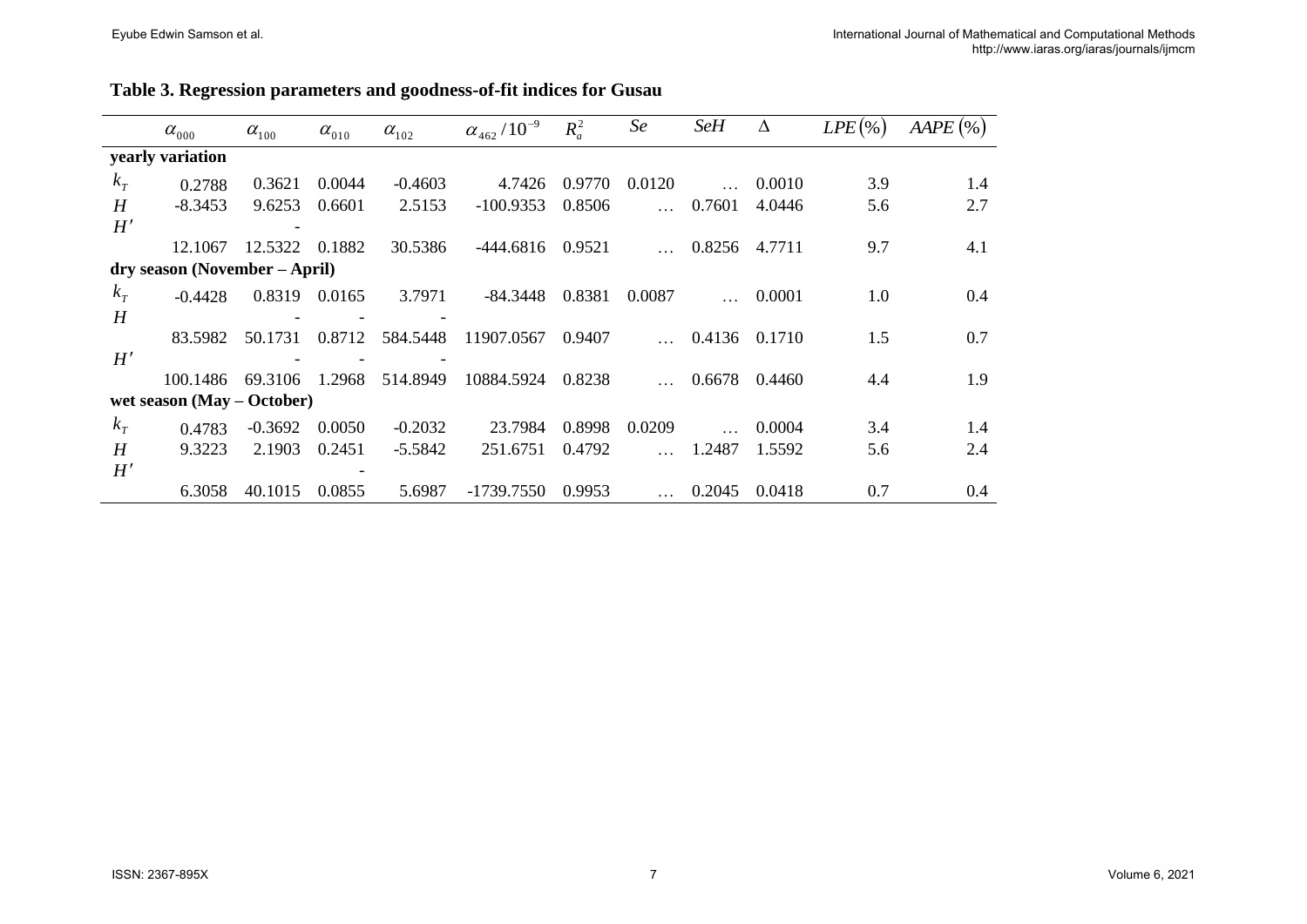#### **Table 4. Regression parameters and goodness-of-fit indices for Jos**

|       | $\alpha_{000}$                | $\alpha_{100}$ | $\alpha_{010}$ | $\alpha_{102}$ | $\alpha_{462}/10^{-9}$ | $R_a^2$ | Se     | <b>SeH</b> | Δ      | $LPE$ (%) | $AAPE$ (%) |
|-------|-------------------------------|----------------|----------------|----------------|------------------------|---------|--------|------------|--------|-----------|------------|
|       | yearly variation              |                |                |                |                        |         |        |            |        |           |            |
| $k_T$ | $-0.0040$                     | 0.5112         | 0.0078         | $-0.0136$      | $-0.3528$              | 0.9969  | 0.0055 |            | 0.0002 | 2.0       | 0.5        |
| H     | $-8.1293$                     | 9.9517         | 0.7209         | 3.5102         | $-31.9707$             | 0.9775  |        | 0.3863     | 1.0447 | 3.4       | 1.4        |
| H'    |                               |                |                |                |                        |         |        |            |        |           |            |
|       | 33.8162                       | 24.6900        | 0.0642         | 0.9342         | 3.4118                 | 0.9991  |        | 0.1320     | 0.1220 | 1.3       | 0.5        |
|       | dry season (November – April) |                |                |                |                        |         |        |            |        |           |            |
| $k_T$ | $-0.1617$                     | 0.5657         | 0.0116         | $-0.0060$      | 9.7058                 | 0.9999  | 0.0004 |            | 0.0000 | 0.1       | 0.0        |
| H     |                               |                |                |                |                        |         |        |            |        |           |            |
|       | 28.4572                       | 16.3725        | 1.2539         | 6.6019         | $-23.7238$             | 0.7659  |        | 0.3888     | 0.1511 | 1.5       | 0.6        |
| H'    |                               |                |                |                |                        |         |        |            |        |           |            |
|       | 27.2180                       | 22.0440        | 0.1000         | 9.6450         | $-611.4560$            | 0.9987  |        | 0.1067     | 0.0114 | 0.8       | 0.3        |
|       | wet season $(May - October)$  |                |                |                |                        |         |        |            |        |           |            |
| $k_T$ |                               |                |                |                |                        |         |        |            |        |           |            |
|       | 0.1689                        | 0.7940         | 0.0072         | 0.3263         | 0.3219                 | 0.9901  | 0.0062 |            | 0.0000 | 1.3       | 0.5        |
| H     |                               |                |                |                |                        |         |        |            |        |           |            |
|       | 5.6105                        | 28.6040        | 0.3110         | 20.3526        | 14.2800                | 0.9585  |        | 0.4022     | 0.1618 | 2.3       | 0.8        |
| H'    |                               |                |                |                |                        |         |        |            |        |           |            |
|       | 30.1568                       | 31.0751        | 0.2675         | $-6.9609$      | $-11.4978$             | 1.0000  |        | 0.0034     | 0.0000 | 0.0       | 0.0        |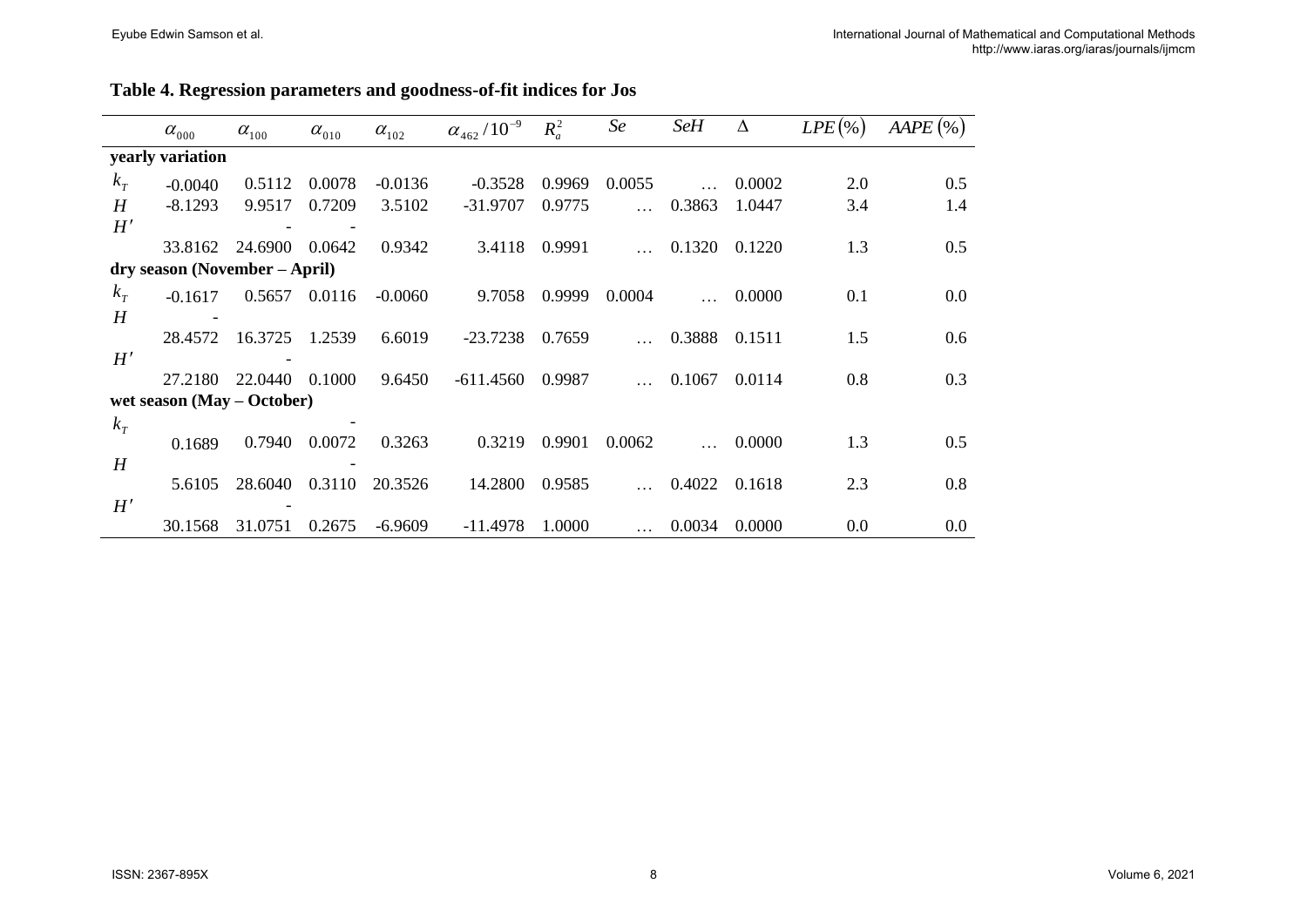| Table 5. Regression parameters and goodness-of-fit indices for Maiduguri |  |  |  |
|--------------------------------------------------------------------------|--|--|--|
|--------------------------------------------------------------------------|--|--|--|

|       | $\alpha_{000}$                | $\alpha_{100}$ | $\alpha_{010}$ | $\alpha_{102}$ | $\alpha_{\scriptscriptstyle 462}$ / $10^{-9}$ | $R_a^2$ | Se     | <b>SeH</b> | Δ      | $LPE$ (%) | $AAPE$ (%) |
|-------|-------------------------------|----------------|----------------|----------------|-----------------------------------------------|---------|--------|------------|--------|-----------|------------|
|       | yearly variation              |                |                |                |                                               |         |        |            |        |           |            |
| $k_T$ | $-0.2601$                     | 0.8026         | 0.0105         | 0.4891         | $-3.9818$                                     | 0.9089  | 0.0175 |            | 0.0021 | 4.4       | 1.3        |
| H     |                               |                |                |                |                                               |         |        |            |        |           |            |
|       | 20.5910                       | 17.7719        | 0.8753         | 27.2658        | $-205.3985$                                   | 0.8296  |        | 0.6994     | 3.4242 | 3.8       | 1.7        |
| H'    |                               |                |                |                |                                               |         |        |            |        |           |            |
|       | 39.5470                       | 32.1319        | 0.1639         | $-11.8409$     | 102.5416                                      | 0.9297  |        | 0.7238     | 3.6677 | 16.4      | 4.1        |
|       | dry season (November – April) |                |                |                |                                               |         |        |            |        |           |            |
| $k_T$ | $-0.3056$                     | 0.7557         | 0.0127         | 1.1807         | $-11.6079$                                    | 1.0000  | 0.0001 |            | 0.0000 | 0.0       | 0.0        |
| H     |                               |                |                |                |                                               |         |        |            |        |           |            |
|       | 9.9019                        | 6.9386         | 0.2994         | 130.2154       | 960.5213                                      | 0.9981  |        | 0.0792     | 0.0063 | 0.2       | 0.1        |
| H'    |                               |                |                |                |                                               |         |        |            |        |           |            |
|       | 46.8632                       | 30.4522        | 0.3883         | $-89.7045$     | 787.4209                                      | 0.9986  |        | 0.0591     | 0.0035 | 0.4       | 0.3        |
|       | wet season $(May - October)$  |                |                |                |                                               |         |        |            |        |           |            |
| $k_T$ |                               |                |                |                |                                               |         |        |            |        |           |            |
|       | 0.5143                        | 1.0736         | 0.0116         | $-0.3276$      | $-8.9069$                                     | 0.9997  | 0.0011 |            | 0.0000 | 0.1       | 0.0        |
| H     | 14.6093                       | 33.8419        | 0.5500         | 15.8685        | $-581.0505$                                   | 0.9978  |        | 0.0816     | 0.0067 | 0.3       | 0.1        |
| H'    |                               |                |                |                |                                               |         |        |            |        |           |            |
|       | 10.3716                       | 42.9918        | 0.6908         | 17.8717        | 267.0476                                      | 0.9980  |        | 0.1172     | 0.0137 | 0.6       | 0.2        |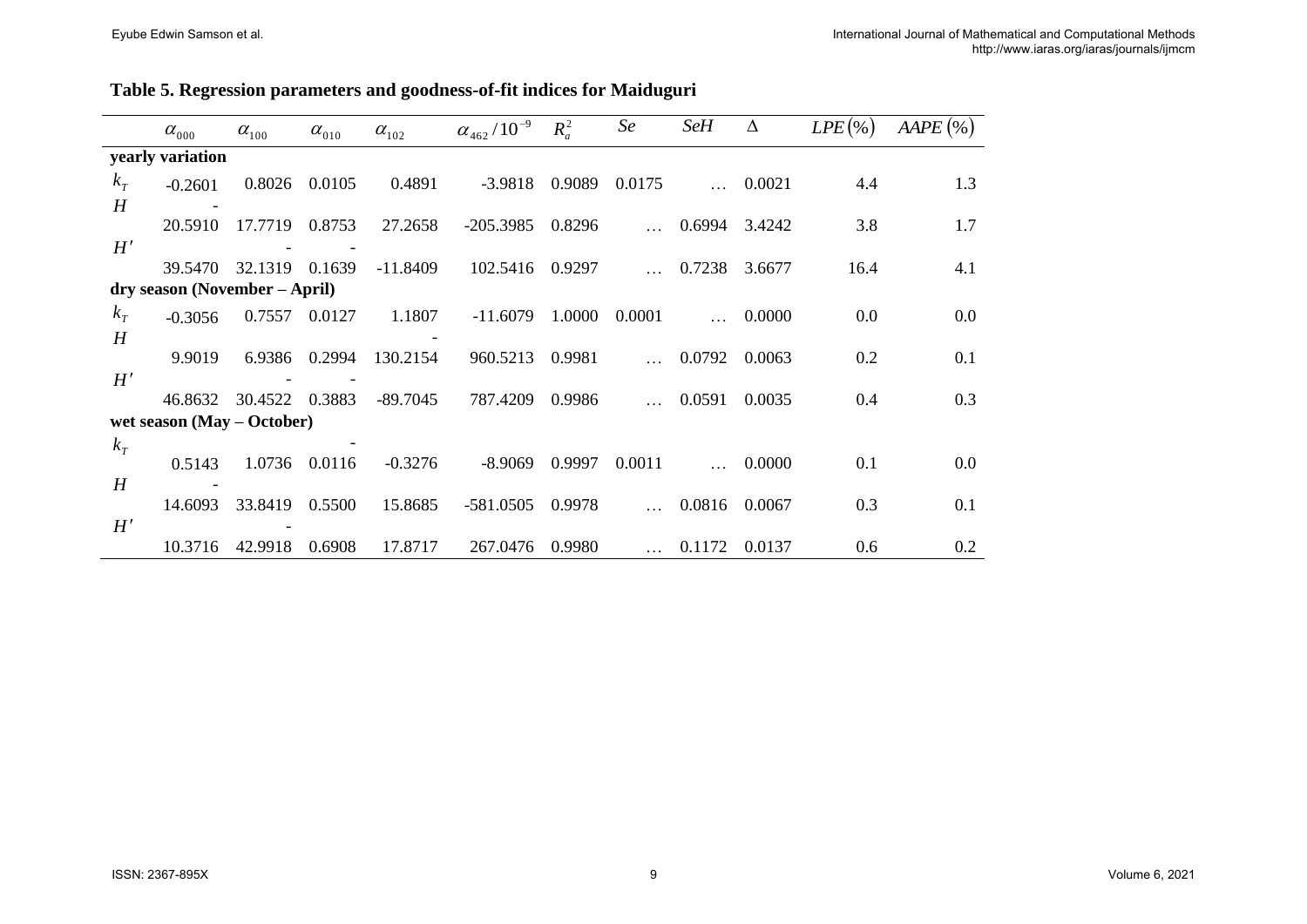| Table 6. Regression parameters and goodness-of-fit indices for Yola |  |
|---------------------------------------------------------------------|--|
|---------------------------------------------------------------------|--|

|       | $\alpha_{000}$                | $\alpha_{100}$ | $\alpha_{010}$ | $\alpha_{102}$ | $\alpha_{\scriptscriptstyle 462}$ / $10^{-9}$ | $R_a^2$ | Se             | <b>SeH</b> | Δ      | $LPE$ (%) | $AAPE$ (%) |
|-------|-------------------------------|----------------|----------------|----------------|-----------------------------------------------|---------|----------------|------------|--------|-----------|------------|
|       | yearly variation              |                |                |                |                                               |         |                |            |        |           |            |
| $k_T$ | $-1.2761$                     | 1.0601         | 0.0321         | 0.8333         | $-14.8298$                                    | 0.9834  | 0.0096         |            | 0.0006 | 3.2       | 1.2        |
| H     | $-61.2789$                    | 31.0095        | 1.6603         | 44.6715        | -596.3478                                     | 0.9614  | ilist.         | 0.4205     | 1.2380 | 3.0       | 1.3        |
| H'    |                               |                |                |                |                                               |         |                |            |        |           |            |
|       | 76.1964                       | -44.4695       | 0.9123         | 23.3051        | 534.1704                                      | 0.9839  |                | 0.4211     | 1.2411 | 3.4       | 1.6        |
|       | dry season (November – April) |                |                |                |                                               |         |                |            |        |           |            |
| $k_T$ | $-2.6606$                     | 1.7832         | 0.0561         | 2.8251         | $-38.0599$                                    | 0.9636  | 0.0041         |            | 0.0000 | 0.4       | 0.2        |
| H     | -99.3774                      | 50.7084        | 2.3274         | 92.4634        | $-1188.1012$                                  | 0.6719  | $\mathbb{R}^2$ | 0.8043     | 0.6469 | 2.2       | 1.3        |
| H'    |                               |                |                |                |                                               |         |                |            |        |           |            |
|       | 112.7391                      | $-63.6260$     | 1.5401         | 86.1645        | 1236.2269                                     | 0.9730  |                | 0.2485     | 0.0617 | 1.2       | 0.7        |
|       | wet season $(May - October)$  |                |                |                |                                               |         |                |            |        |           |            |
| $k_T$ | $-1.3275$                     | 1.9280         | 0.0265         | 0.2802         | $-34.8002$                                    | 0.9115  | 0.0173         |            | 0.0003 | 2.3       | 1.3        |
| H     | $-39.7629$                    | 22.6030        | 1.1761         | 32.8817        | $-266.8197$                                   | 0.9213  | $\mathbf{1}$   | 0.5305     | 0.2815 | 1.9       | 1.1        |
| H'    |                               |                |                |                |                                               |         |                |            |        |           |            |
|       | 102.5429                      | 125.2336       | 0.9431         | 11.4525        | 2514.1609                                     | 0.8952  |                | 0.7639     | 0.5836 | 2.3       | 1.4        |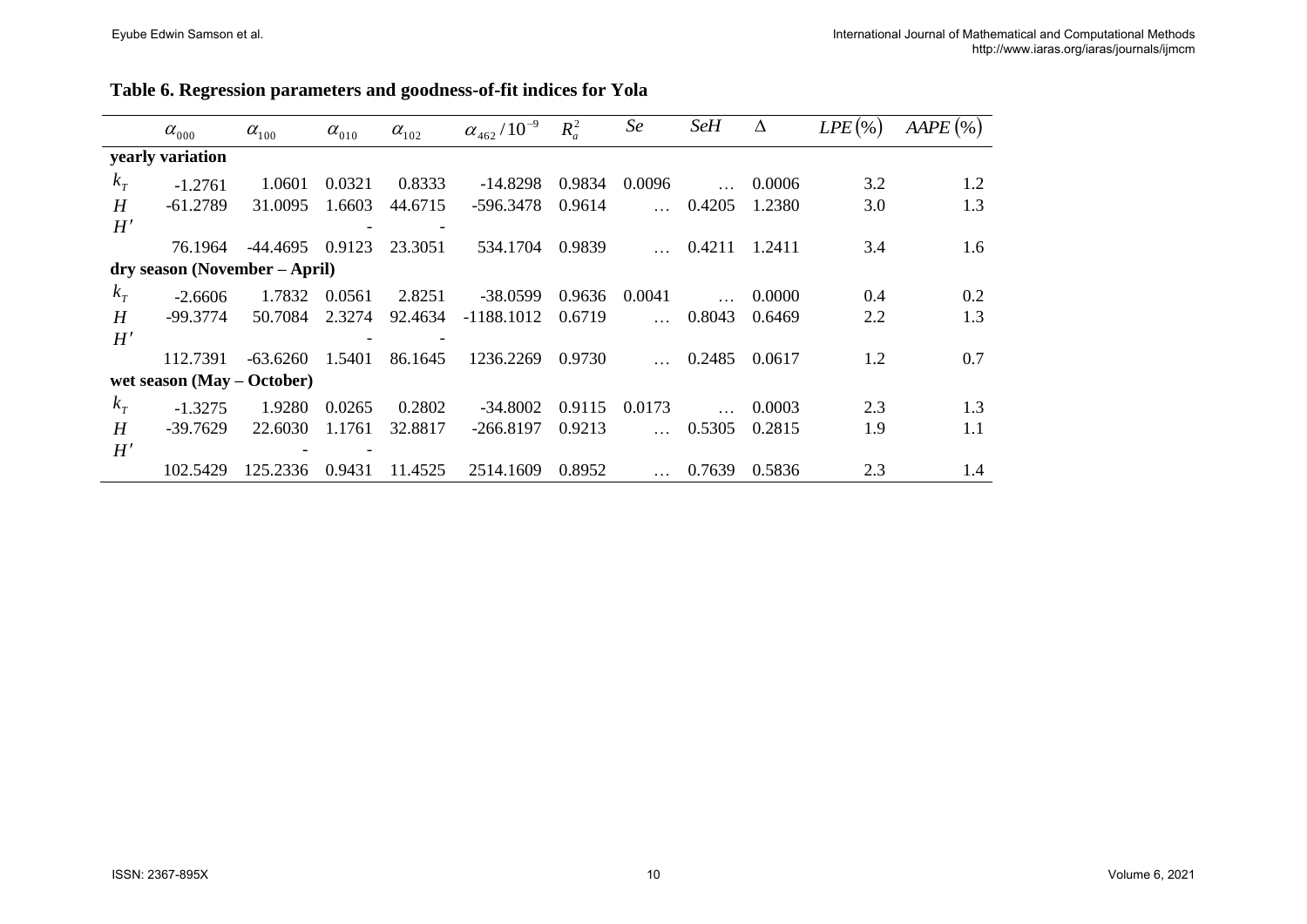#### **Table 7. Regression parameters and goodness-of-fit indices for Zaria**

|             | $\alpha_{_{000}}$             | $\alpha_{100}$ | $\alpha_{010}$ | $\alpha_{102}$ | $\alpha_{\scriptscriptstyle 462}$ / $10^{-9}$ | $R_a^2$ | Se       | <b>SeH</b> | $\Delta$ | $LPE$ (%) | $AAPE$ (%) |
|-------------|-------------------------------|----------------|----------------|----------------|-----------------------------------------------|---------|----------|------------|----------|-----------|------------|
|             | yearly variation              |                |                |                |                                               |         |          |            |          |           |            |
| $k_T$       |                               |                |                |                |                                               |         |          |            |          |           |            |
|             | 0.7713                        | 0.4893         | 0.0148         | $-0.4230$      | 10.7250                                       | 0.9191  | 0.0187   |            | 0.0024   | 4.3       | 2.2        |
| H           |                               |                |                |                |                                               |         |          |            |          |           |            |
|             | 28.9629                       | 5.4986         | 0.3577         | $-9.5462$      | 156.7066                                      | 0.0936  |          | 1.6283     | 18.5597  | 11.1      | 5.2        |
| H'          |                               |                |                |                |                                               |         |          |            |          |           |            |
|             | 9.5908                        | 26.0891        | 0.6437         | 17.9594        | $-460.5464$                                   | 0.9301  |          | 0.8432     | 4.9774   | 10.3      | 4.1        |
|             | dry season (November – April) |                |                |                |                                               |         |          |            |          |           |            |
| $k_T$       |                               |                |                |                |                                               |         |          |            |          |           |            |
|             | 0.5756                        | 0.2464         | 0.0037         | 1.4452         | $-43.4717$                                    | 0.9669  | 0.0049   |            | 0.0000   | 0.4       | 0.3        |
| H           |                               |                |                |                |                                               |         |          |            |          |           |            |
|             | 27.5516                       | 18.1022        | 0.1354         | 177.6711       | -5255.3382                                    | 0.5862  |          | 1.0001     | 1.0003   | 2.8       | 1.7        |
| H'          |                               |                |                |                |                                               |         |          |            |          |           |            |
|             | 18.2798                       | 24.9370        | 0.3259         | 38.0131        | $-1073.2025$                                  | 0.7352  |          | 0.9262     | 0.8578   | 4.3       | 2.5        |
|             | wet season $(May - October)$  |                |                |                |                                               |         |          |            |          |           |            |
| $k_{\rm T}$ |                               |                |                |                |                                               |         |          |            |          |           |            |
|             | 0.2986                        | 0.6250         | 0.0041         | $-0.0963$      | 6.3466                                        | 0.7584  | 0.0260   |            | 0.0007   | 3.6       | 1.7        |
| H           | $-0.4790$                     | 23.8670        | 0.1850         | 10.2064        | -598.9235                                     | 0.6466  |          | 0.9407     | 0.8849   | 3.6       | 1.7        |
| H'          |                               |                |                |                |                                               |         |          |            |          |           |            |
|             | 24.9306                       | 23.7841        | 0.2076         | 6.3811         | $-580.6229$                                   | 0.8233  | $\cdots$ | 0.9561     | 0.9142   | 3.9       | 1.9        |